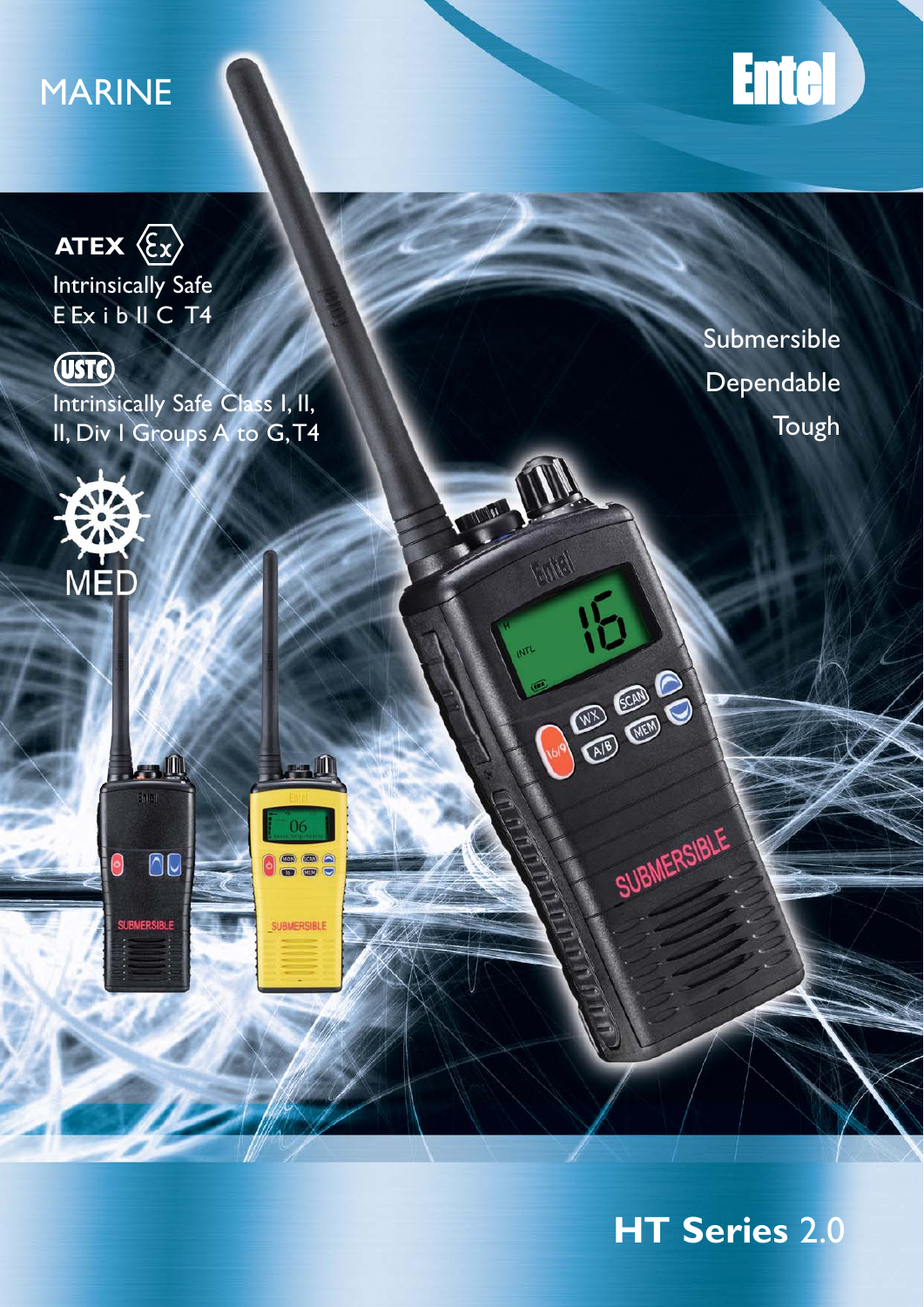

Pictured: Radio with optional CSAHT rapid charger

**Not Instrinsicaly Safe**

**ATEX <** 

## HT series features

**HT Marine Series 2.0** – superseding the multi award-winning HT series 1.0 is a challenging task considering its success with fire brigades, petrochem, shipping and major blue chip organisations worldwide. Version 2.0 builds upon this success with a wider range of models to suit every application from simple to advanced. Built to last, the HT Series 2.0 is designed to endure the every day rigours of life at sea.

**Commercial Grade Construction** – exceeding MIL STD 810C/D/E/F rating for tough enduring performance the HT Series 2.0 is designed to withstand shock, vibration, dust and moisture, ensuring many years of trouble free use in the most hostile environments.

**Superior Audio Quality** – the HT series 2.0 delivers loud, crisp audio using the latest compander noise reduction technology no matter what environment you are in.

**Intelligent Lithium-Ion Battery With Built In Charge Cycle Monitoring** – this very latest technology gives you four essential advantages:

- 1) For your convenience the HT Series 2.0 will count charge cycles of your battery pack, warning you when it is nearing the end of its life. Models equipped with an LCD will also display the battery charge count.
- 2) Extended duty cycle.
- 3) Not prone to the dreaded memory effect that Nicad and Ni-MH battery packs suffer from, therefore no need to fully discharge your battery pack before charging.
- 4) Stores a charge up to three times longer than a Nicad battery.

**Submersible** – conforming to European IP68, the HT Series 2.0 offers the highest submersibility rating of any manufacturer. This unique series protects against corrosion, withstanding total immersion in water to a depth of 5 metres for 1 hour to protect against the likely hazards encountered in any field of operation.

**ATEX Approved** – the HT Series 2.0 incorporates the HT900 range of ATEX certified portables that meet IIC, T4 – the most stringent ATEX rating as per EU directive 94/9/EC. For full details refer to the ATEX DATA SHEET available here: www.entel.co.uk/atex

**USTC Approved** – for outside EU and EFTA countries the HT series also offers a complete range of USTC certified portables. These may also be used for certain marine applications within EU/EFTA jurisdiction, where ocean-going vessels exceed 500 gross tonnes and are covered by the IMO convention. For full details refer to the USTC DATA SHEET available here: www.entel.co.uk/ustc

**GMDSS Approved** – not only fully compliant to IMO and wheel marked, the Entel GMDSS models are also intrinsically safe (both ATEX and USTC certification is available). Entel is the first manufacturer to offer a solution to ship owners who, quite rightly, have been demanding an intrinsically safe approved GMDSS portable for their hazardous cargo vessels. It is mandatory, by law, for hazardous cargo vessels to use intrinsically safe radios. Why should their GMDSS portables be any different?



MPT1327 Brochure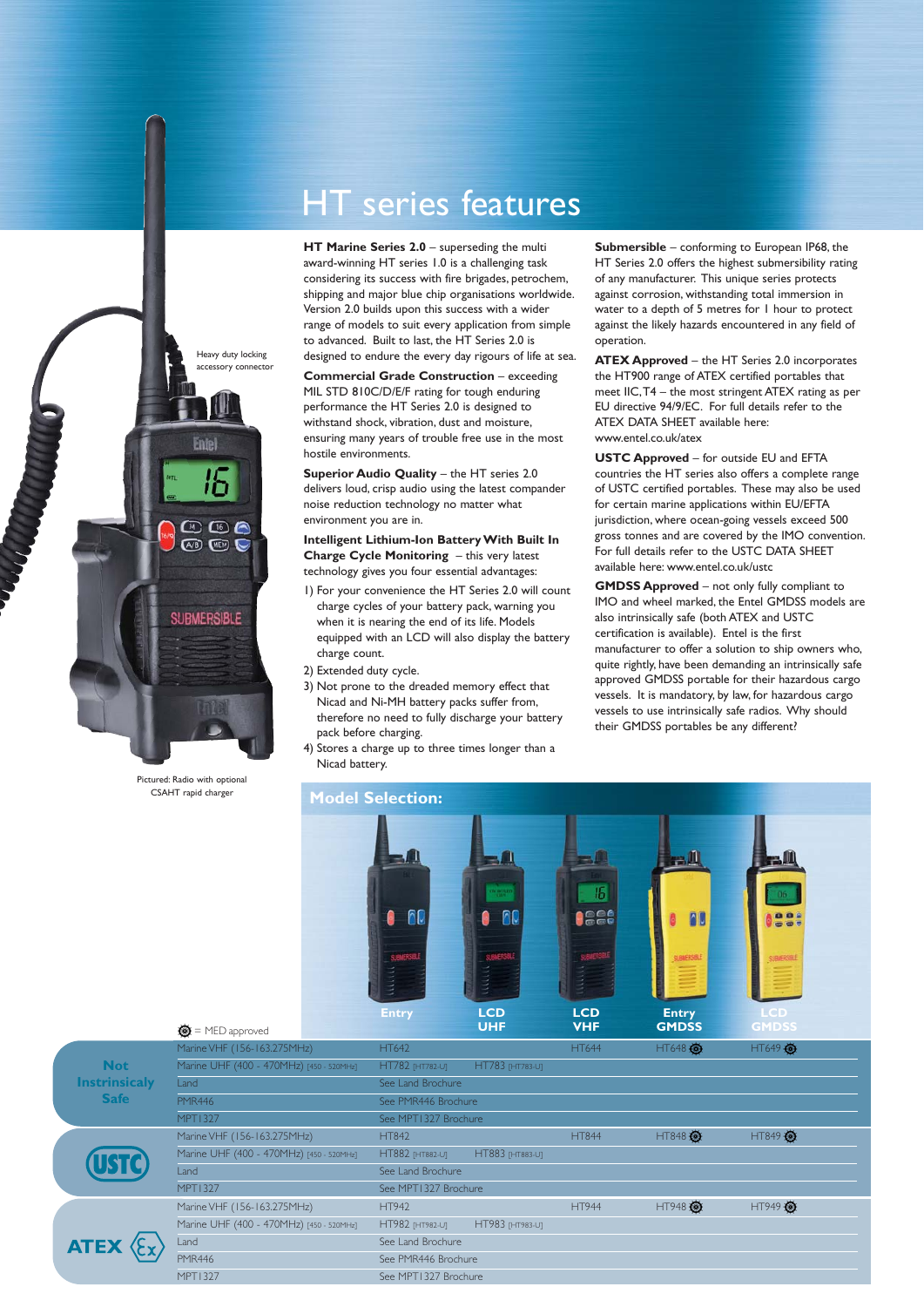

| <b>General Features</b>                                        |          |          |               |              |               |
|----------------------------------------------------------------|----------|----------|---------------|--------------|---------------|
| Environmental protection to IP68 (submersible - 5m for I hour) | ✓        | ✓        | ✔             | ✔            |               |
| MIL STD 810C/D/E/F                                             |          |          |               |              |               |
| 1800mAH Li-Ion battery                                         |          |          |               |              |               |
| Low battery alert                                              |          |          |               |              |               |
| Flash upgradeable to add future features                       |          |          | ×             |              |               |
| Channel capacity                                               | 16       | 255      | INT, USA, CAN | 16           | INT, USA, CAN |
| Private channels                                               |          |          |               | $\checkmark$ |               |
| Robust accessory connector                                     |          |          |               | ✓            |               |
| LCD display                                                    | ×        |          |               | $\times$     |               |
| Channel naming                                                 | ×        |          | $\times$      | $\times$     |               |
| Voice annunciation (option)                                    |          |          | ×             |              |               |
| Bluetooth wireless comms (option)                              |          |          | $\times$      |              |               |
| Clone data from one radio to another                           |          |          |               |              |               |
| <b>For - Convenience</b>                                       |          |          |               |              |               |
| Voice scrambler                                                |          | Μ        | $\times$      | ✓            |               |
| VOX hands free                                                 |          |          |               |              |               |
| Battery charge count (requires LCD to display)                 |          |          | $\times$      |              |               |
| Receive signal strength indicator                              | ×        |          | $\times$      | $\times$     |               |
| <b>For - Safety</b>                                            |          |          |               |              |               |
| GPS location information with emergency (option)               | $\times$ | $\times$ | $\times$      |              |               |
| GPS navigate to casualty (option)                              | ×        | $\times$ | $\times$      |              |               |

\* A full-featured version of the LCD VHF is available as a special order

The HT900 Series 2.0 conforms to Europe's stringent ATEX Directive for instrinsically safe portables used in hazardous locations.

- E Approved in accordance with the European standards (EN 50014, EN 50020)
- Ex Explosion proof equipment
- i Intrinsically Safe the energy levels in the circuits cannot cause accidental detonation
- b Area classifications 1, applying to zones 1 & 2 II For use in areas where there is some risk of
- detonation
- C The most hazardous gas grouping, including hydrogen and acetylene
- T4 Based on the surface temperature not exceeding 135°C.

### **Area classification**

**Zone 1** covers areas where the environment is occasionally hazardous **Zone 2** covers areas where the environment is only rarely hazardous, and then only for brief periods.



Pictured: UHF ATEX variant with stubby antenna

The HT800 Series 2.0 is USTC Certified, and approved for use in hazardous locations. The certification code is interpreted as follows:

### **Classes I, II & III, Div 1**

| Group $A -$ |                           |
|-------------|---------------------------|
| Group B     |                           |
| Group C     |                           |
| Group D     | Flammable gases & vapours |
| Group E     |                           |
| Group F     |                           |
| Group $G -$ |                           |

and non incendive Class 1, Div 2,

Groups A, B, C, D hazardous locations.

**T4** Indicates maximum surface temperature should not exceed 135°C